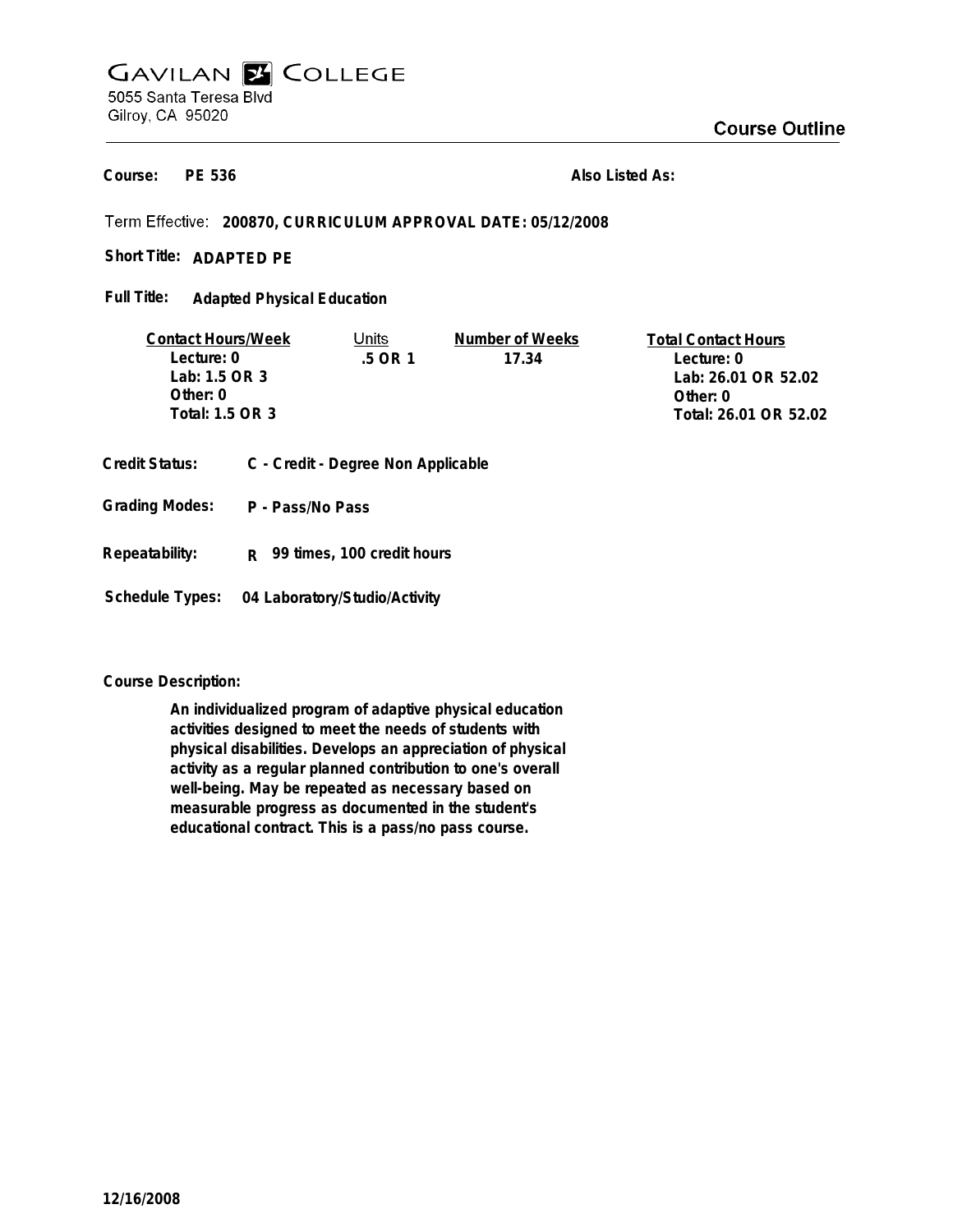**ARTICULATION and CERTIFICATE INFORMATION Associate Degree: CSU GE: IGETC: CSU TRANSFER: Not Transferable UC TRANSFER: Not Transferable**

## **PREREQUISITES:**

### **COREQUISITES:**

**STUDENT LEARNING OUTCOMES:**

**1. Students will demonstrate a series of warm up and cool down activities. ILO: 6,1,4,2**

**Measure: Instructor observation, class participation, performance exam**

**2. Students will demonstrate appropriate use of adapted equipment and exercise. ILO: 6,4,1,2 Measure: Instructor observation, class participation, oral report**

**3. Students will execute proper safety procedures specific to adapted equipment use.**

**ILO: 6,2,4,1 Measure: Demonstration, Instructor observation, oral report**

**4. Students will perform a series of small and large muscle group activities consistent with their individual plan. ILO: 6,2,4,1 Measure: Class participation, discussion, Instructor observation**

**5. Students will describe the benefits of adapted exercise as a life long activity. ILO: 1,2,6,7 Measure: Written exam, group discussion, oral report**

## **TOPICS AND SCOPE:**

**Curriculum Approval Date: 05/12/2008**

**3.5-7 Hours**

**Course Overview. Use of equipment and safety procedures are discussed. Introduce warm up and cooling down procedures. Long and short term goals discussed. Functional exercises and movements that stabilize the body. Discuss importance of spine muscles. SPO: Students will review course content, expectations and grading procedures.**

#### **3.5-7 Hours**

**Construct and maintain a fitness conditioning program. Introduce large muscle and small muscle group exercises, i.e. compressions, butterflies, bicycles. Standing or seated exercises, i.e. range of motion, lateral press, standing crunch.. Assess areas of physical fitness strengths and weaknesses and prioritize those areas to be addressed. SPO: Students will identify strengths and weaknesses specific to physical exercise.**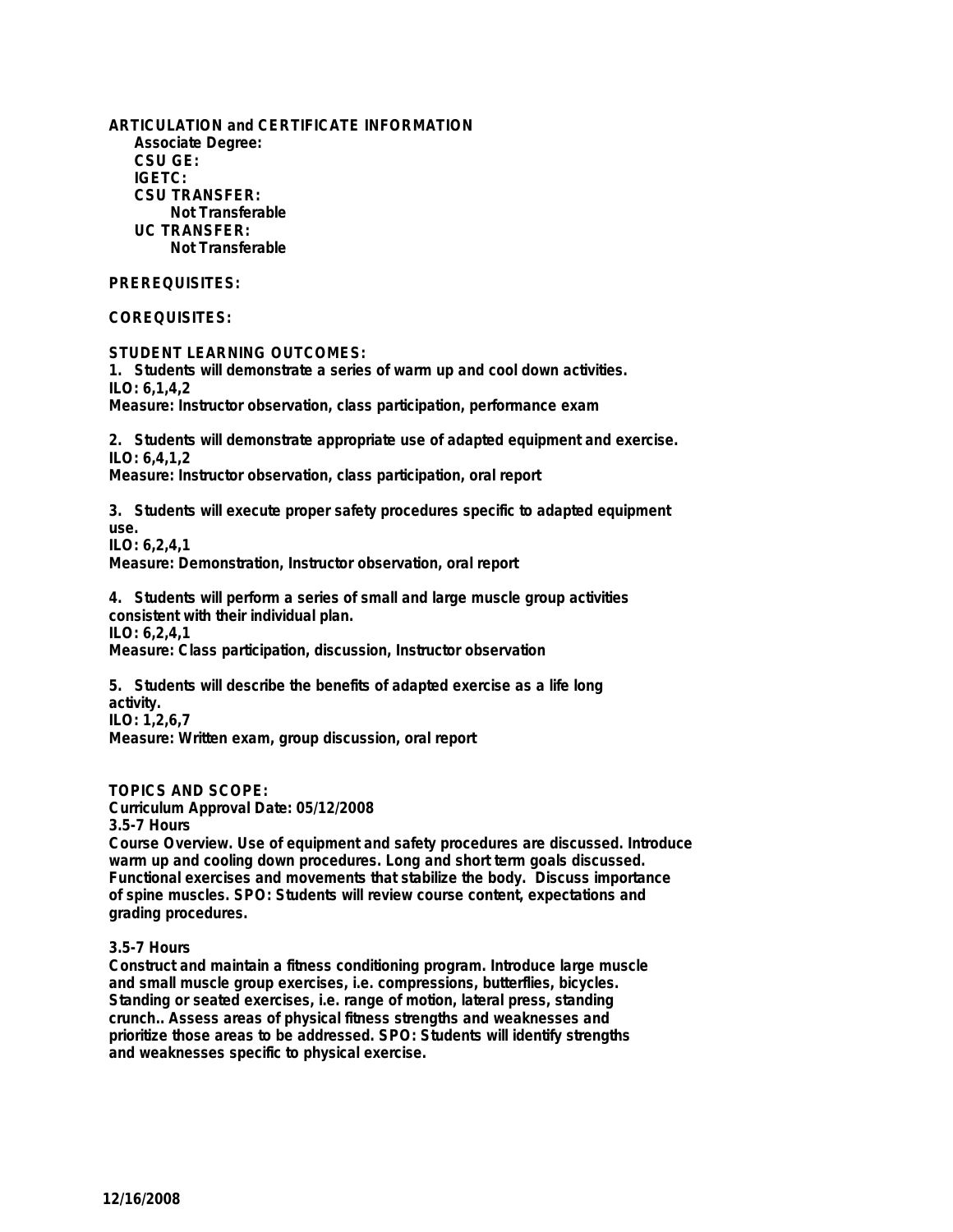#### **4-8 Hours**

**Introduce additional flexibility exercises. Review treatment for stretching injuries, i.e. the use of heat and cold for injury treatment. Evaluate students for progress and update plans. SPO: Students will perform the additional flexibility exercise correctly.**

#### **4.5-9 Hours**

**Introduction of wheelchair or seated calisthenics. Use of wheelchair or seated accessible exercise machines. Discuss safety procedures and related transfer issues of wheelchair students. Proper techniques of weight training, use of cuffs, straps, holders for wheelchair students. SPO: Students will demonstrate proper techniques for calisthenics specific to their needs.**

#### **4.5-9 Hours**

**Introduction to stretching and endurance activities related to large and small muscle groups. Exercises using parallel bars and standing frame. Safety issues related to standing frame, i.e. the need for a second person while using standing frame. Introduction to proper body mechanics - postural alignment. SPO: Student will practice and demonstrate proper stretching and endurance activities specific to their individual plan.**

#### **4-8 Hours**

**Introduce additional stretching exercises (supine/prone). Wheelchair transfer to table mat. Safety methods in transferring to exercise mat. Roll and squirm exercises. Balance exercises, i.e. roll and tuck. Use of abdominal muscles for stabilization, i.e. obliques, rectus abdominals. SPO: Students will practice and demonstrate stretching exercises that will improve abdominal muscle strength.**

#### **2-4 Hours**

**Discuss benefits of fitness development. Discuss symptoms of overtraining. Review and discuss the importance of exercise. SPO: Students will explain the benefits of fitness.**

#### **2 Hours**

**Final Exam. Evaluation of student short and long term goals. SPO: The course is individualized and student performance objectives will vary as determined by the nature and degree of a student's disability. Students will be expected to address goals at a level agreed upon in the Student Educational Contract.**

**METHODS OF INSTRUCTION: Demonstration, Lecture, Guided Practice, Discussion, Student Educational Contract METHODS OF EVALUATION: This is a degree-applicable course, but substantial writing assignments are NOT appropriate, because the course primarily: Involves skill demonstrations or problem solving The problem-solving assignments required: Homework problems The types of skill demonstrations required: Class performance Performance exams The types of objective examinations used in the course: True/false Other: Oral exam**